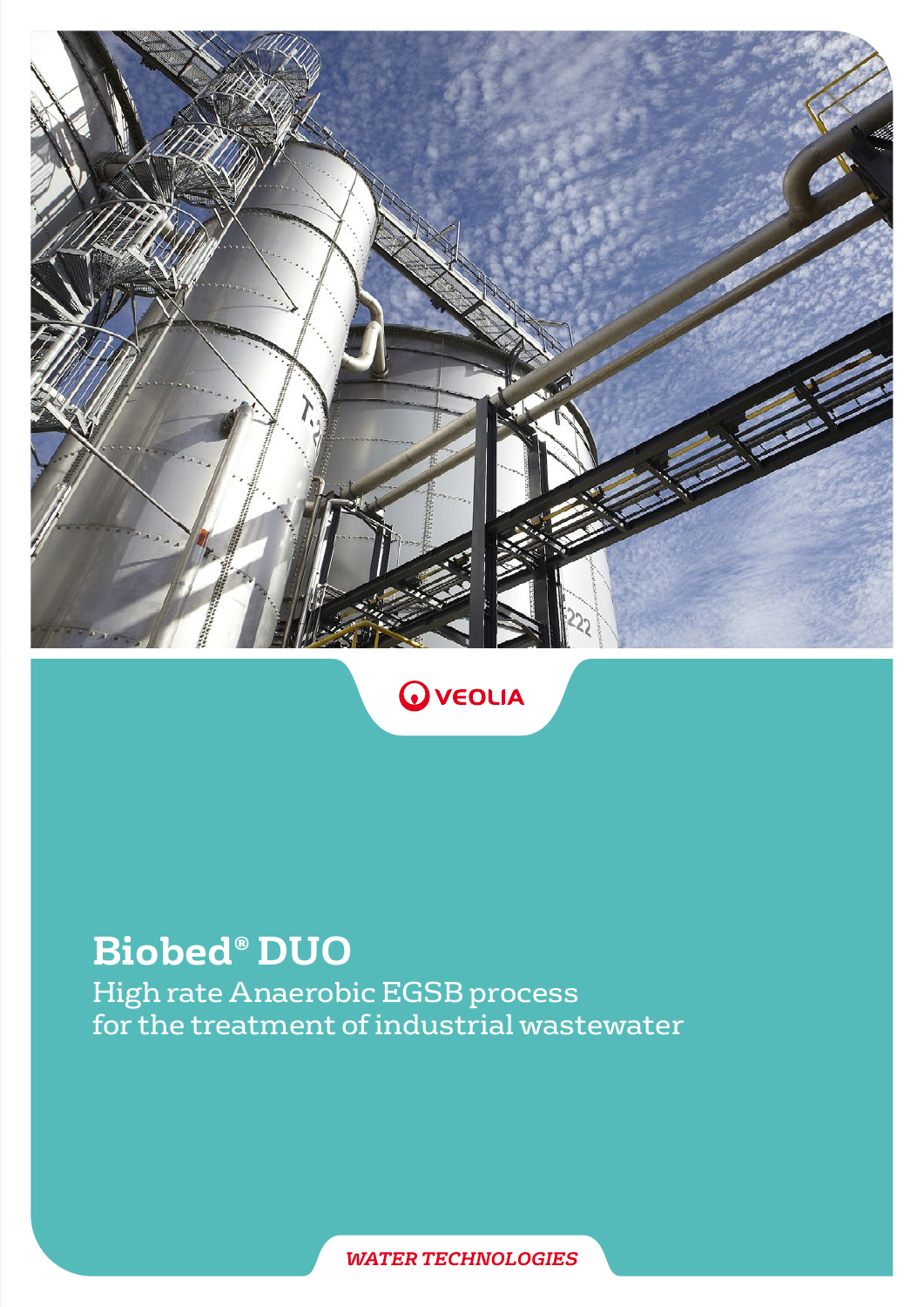Biothane is the technology centre of Veolia Water Technologies which provides state of the art anaerobic technology for industrial wastewater treatment globally.

## **Biobed® Advanced**

The Biobed Advanced EGSB design has become the standard for high rate anaerobic treatment of industrial wastewater. The Expanded granular sludge Bed (EGSB) system has a special patented design for Gas-Liquid-Solids separators in a single layer. The system is efficient and cost effective for a wide range of industrial applications

## **Biobed® DUO**

The Biobed DUO design has been developed to provide advantages for specific applications. It offers improved performance by combining world leading Biobed advanced technology with innovative process features such as recycle and mixing control, in-situ cleaning and sludge inventory management in an advanced two layer reactor system.



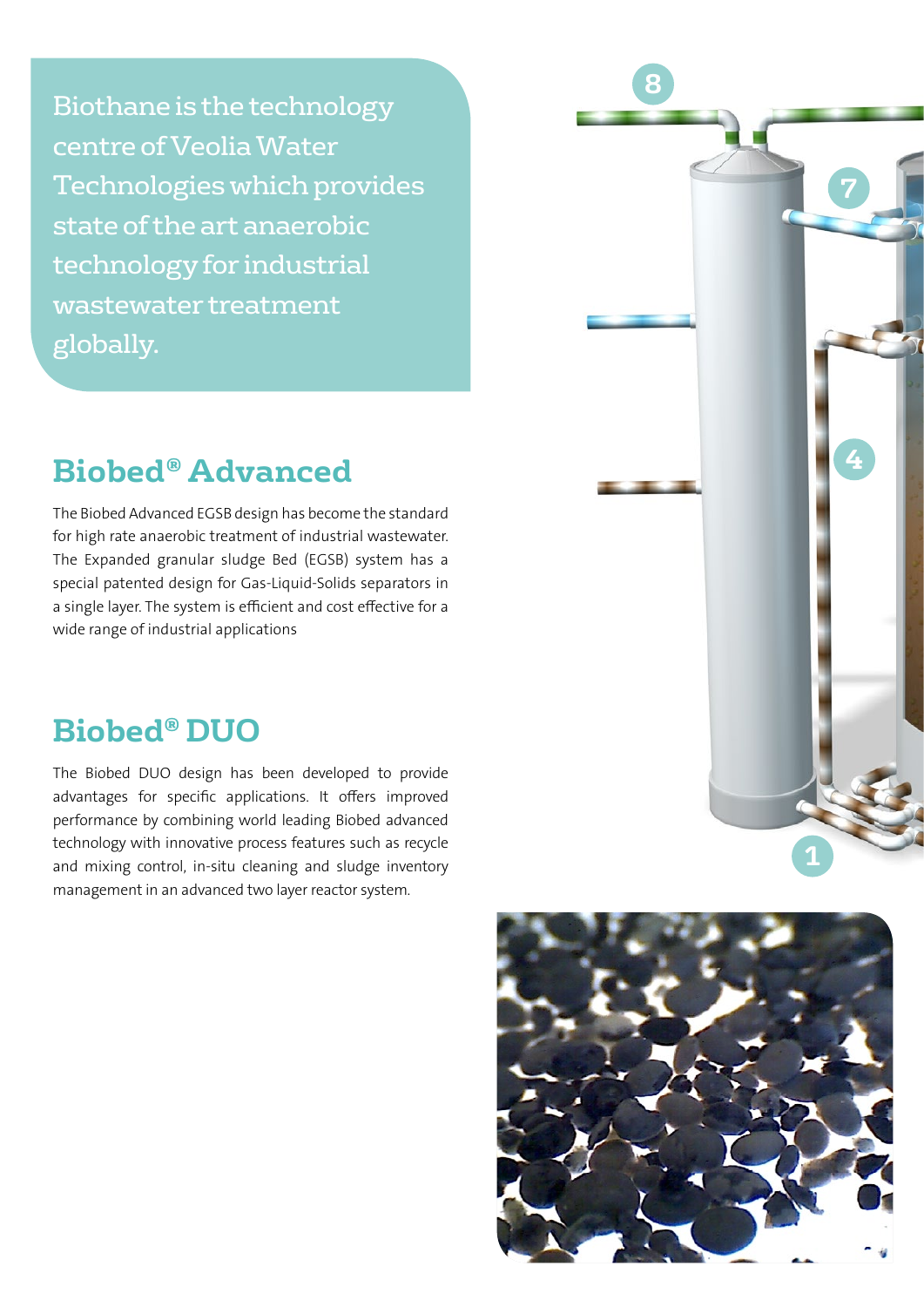# **2 9 6 3 5**

# **Anaerobic treatment advantages**

- COD loading rate 20-30 kg COD/m<sup>3</sup>.d
- 
- 
- 
- Biogas production for energy recovery
- 
- 

# **Working principles**

#### 1. Influent Flow distribution

The proprietary influent distribution system feeds the wastewater across the reactor floor to secure an even distribution of flow through the sludge bed thereby minimizing the risk of short circuiting and dead zones. The system can be cleaned in-situ by easily accessible flush connections.

#### 2. Biogas production

Wastewater passes through a dense granular sludge bed where the organic pollution is degraded and biogas is produced

#### 3. 1st layer Gas separation

A first layer of Gas Liquid separators divert the produced biogas to the headspace of the reactor.

#### 4. Recycle and Mixing control

A recycle pump is used to return a controlled amount of water from above the first layer of gas Liquid separators back to the lower section of the reactor. This will boost the mixing in the sludge bed the upflow velocities can be set as required depending on the type of wastewater treated and sludge quality developed.

#### 5. 2nd layer Gas separation

A second layer of Gas Liquid separators divert any residual gas to the reactor headspace. A novel design feature facilitates both first and second layers to be cleaned in-situ by scouring with biogas.

#### 6. Effluent polishing

Above the second layer of separators the gas and liquid velocities are minimal and quiescent flow conditions allow anaerobic biomass and solids to be separated efficiently to produce an excellent effluent quality.

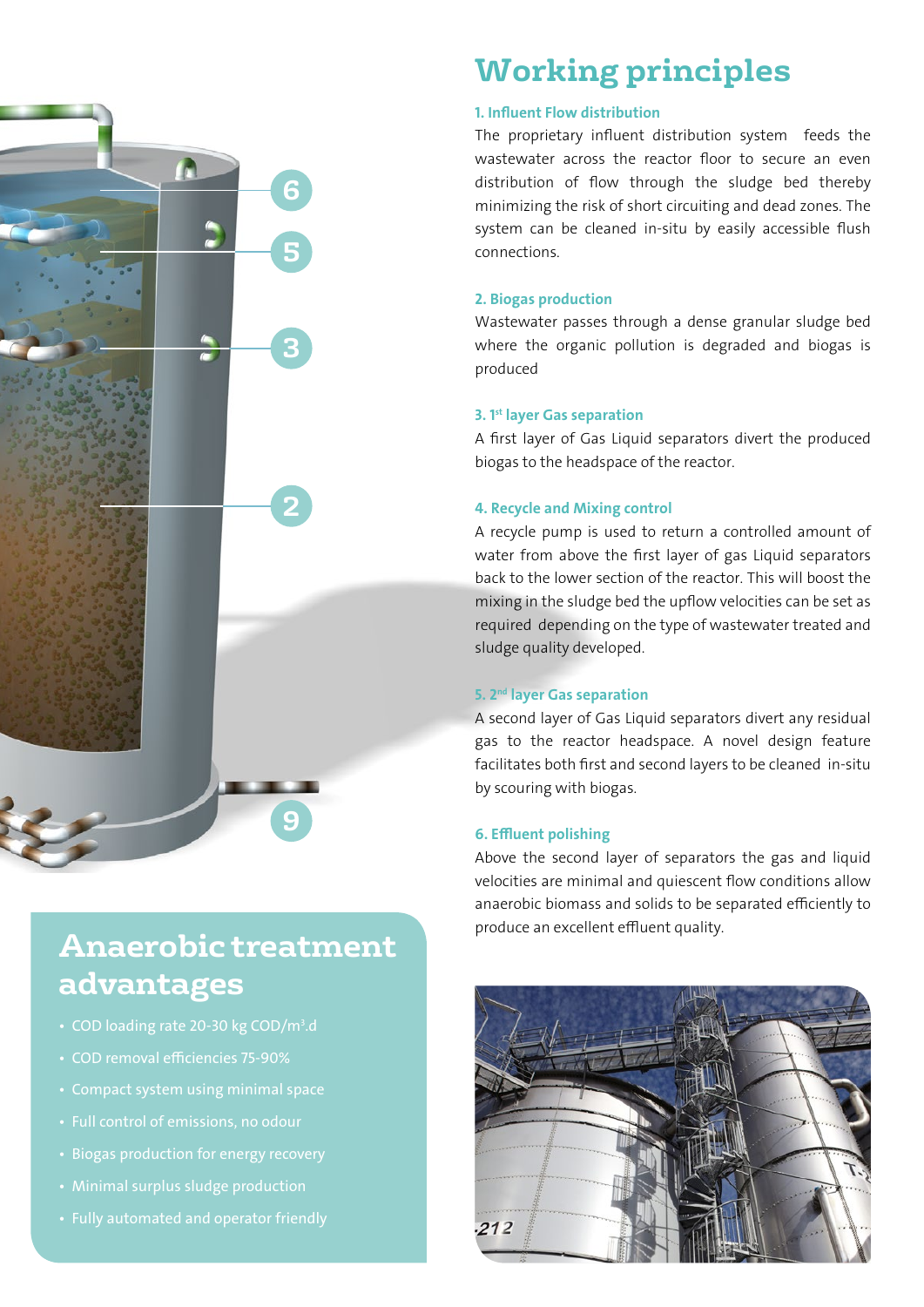# **In-situ Gas Liquid separator cleaning**

The Biobed DUO reactor is standard equipped valves in the biogas piping turbulent flows are gas provides an efficient cleaning process. The in-

#### 7. Effluent discharge

Treated effluent is discharged by gravity through a submerged effluent collection piping grid installed above the second layer of Gas Liquid separators. The submerged piping is self-cleaning and requires no leveling adjustments at any time.

#### 8. Biogas management

Biogas is collected in the reactor headspace and piped out via the conditioning tank for downstream energy recovery. The system is fitted with a foam detector and automated foam reduction system.

#### 9. Sludge inventory management

A uniquely designed sludge collection grid allows the operator to maintain a healthy granular biomass in the reactor even for those applications where a high inorganic content or heavy granular sludge develops. Surplus sludge is extracted from across the entire reactor floor area.

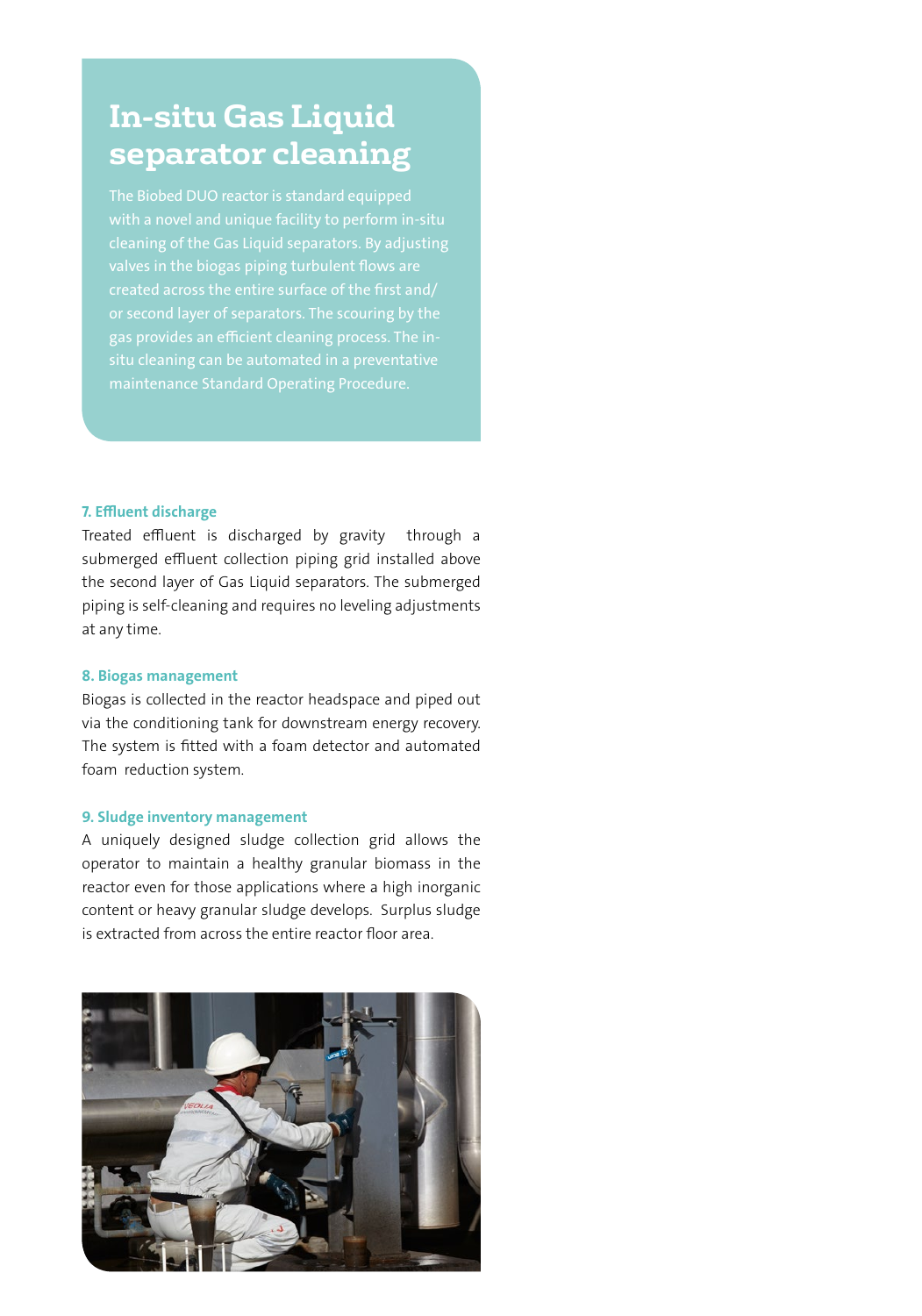# **System features**

- Standard reactor height of 25 m combined with a standard range of reactor diameters provide a range of reactor volumes up to 4000  $\mathsf{m}^{_3}\!.$
- Both reactor and conditioning tank are completely enclosed and pressurized to eliminate any emission or smell from the system
- Mixing conditions in the sludge bed can be set by the operator independent of other system parameters
- The sludge withdrawal piping grid is multipurpose designed for Nitrogen injection at the reactor floor to temporary boost mixing of the entire sludge bed.
- The sludge withdrawal piping grid can be cleaned and flushed in – situ with the reactor feed pump to prevent blockage.

# **Fully controlled mixing in sludge bed**

The Biobed DUO reactor is equipped with a dedicated piping grid to evenly distribute the hydraulic regime in the reactor.

# **Application areas**

- Food and Beverage
- Pulp and Paper
- Biofuel
- Chemical

### **References**

Veolia has over 30 years' experience in the design, building and operation of anaerobic wastewater treatment plants. Today we have over 700 reference projects where our anaerobic technology is used. More than 30 anaerobic wastewater treatment plants are managed by our operation teams collecting huge returns on experience every day. This provides valuable input for new plant design and optimization.